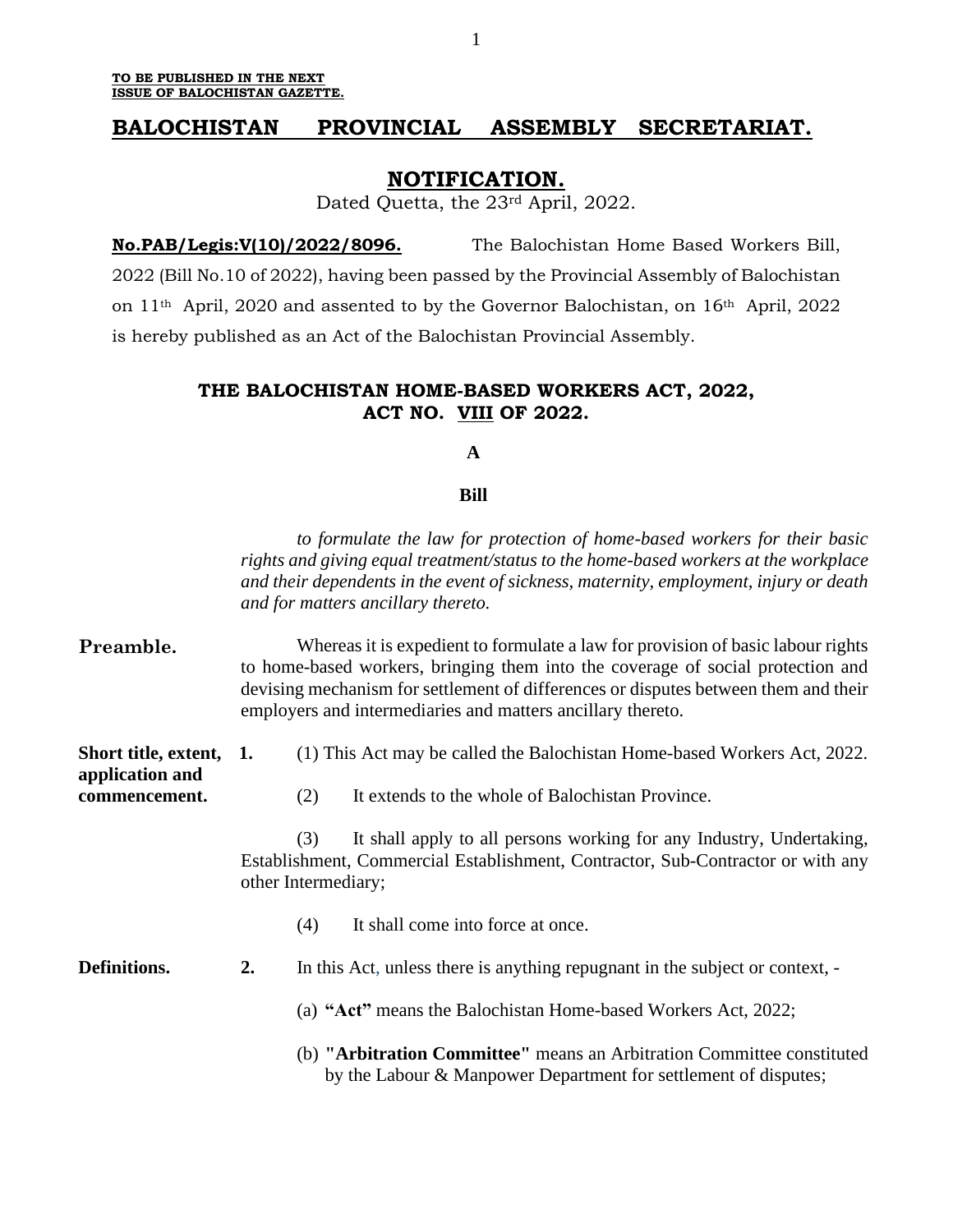- (c) **"Award"** means the determination by the Arbitration Committee of any dispute or any other matter relating thereto and includes an interim award;
- (d) **"Contractor"** means a person natural or legal who agrees to carry out for an economic profit or assignment, for the benefit of hirer of the primary contractor regardless of the form of contract, agency, sale agreement, sale or purchase or otherwise;
- (e) **"Contribution"** means the sum of money payable to the Balochistan Employees Social Security Institution (BESSI) and Employees Old Age Benefits Institution (EOBI) by an employer and/or homebased worker as determined and prescribed in respect of a home-based worker as envisaged under special social protection schemes prepared by EOBI and BESSI;
- (f) **"Child"** means a person less than 14 years of age;
- (g) **"Commercial Establishment"** means a commercial establishment as defined in Industrial & Commercial Employment (Standing Orders) law for the time being in force in Balochistan;
- (h) **"Dependent"** means the wife or wives or a needy disabled husband, parents and any unmarried children under the age of 18 years in case of sons and 21 years in case of daughters relying upon the protected person for their livelihood:
- (i) **"Disablement"** means a condition caused by an employment injury during the course of employment which, as certified by a medical practitioner authorized for the purpose as provided in the regulations has permanently reduced or is likely to reduce permanently a protected person's earning capacity, and disablement shall be "minor" where the earning capacity is less than twenty per centum, "partial" where the loss of earnings capacity ranges from twenty one per centum to sixty six per centum and "total" where the loss of earning capacity is in excess of sixty six per centum;
- (j) **"Discrimination"** means any distinction, exclusion or preference made on the basis of *sex, religion, gender, caste, ethnic background, race, colour, creed, sect, age, language, marital status, pregnancy and maternity, disability, trade union membership, political opinion, residence or place of birth*, which has the effect of nullifying or impairing equality of opportunity or treatment in employment or occupation.
- (k) **"Employer"** in relation to an establishment, industry, contractor, subcontractor or any other intermediary means any person or body of persons, whether incorporated or not, who or which employs directly or indirectly or through any contractor, sub-contractor or intermediary home-based workers in the establishment under an Agreement of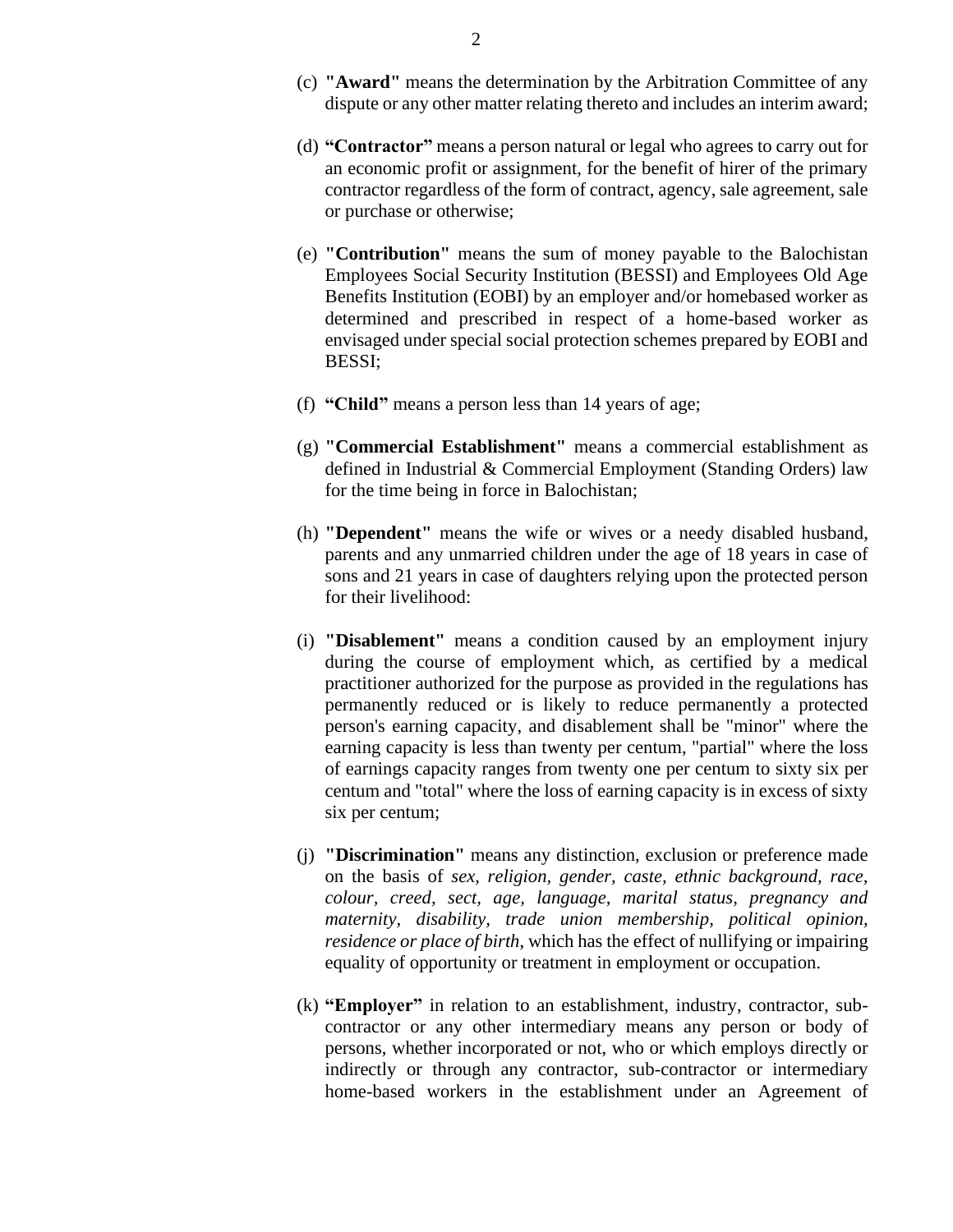employment and also means a person natural or legal who employs a home-based worker for remuneration, also includes any agent, manager or representative;

- (l) **"Employment Injury"** means a personal injury to a protected Homebased Worker caused by an accident or by such occupational disease as may be specified in the regulations, arising out of and in the course of his/her employment;
- (m)**"Establishment"** means any office, firm, factory, society, undertaking, company, shop, premises or enterprise in the Province, which employs workmen directly or through a contractor for the purpose of carrying on any business or industry and includes all its departments and branches whether situated in the same place or in different;
- (n) **"Employees Old Age Benefits"** means old-age pension, invalidity pension, old age grant and such other payments as may be determined by the Provincial Government from time to time under Old Age Benefits law for the time being in force.
- (o) **"Group of Establishments"** means establishments belonging to the same employer and the same industry;
- (p) **"Government"** means the Government of Balochistan;
- (q) **"Home-based Worker"** means any person involved in production and manufacturing of goods and rendering services, including online work, in relation ancillary thereto in the home premises or nearby premises or in a yard, garage or any other place near the home while working in connection with the work of any Industry, establishment, undertaking or commercial establishment for hire or reward or remuneration either directly or through a contractor or sub-contractor or intermediary whether the terms of employment be express or implied.
- (r) **"Industry"** means any business, trade, manufacture, calling service, employment or occupation of producing goods or services for sale excluding those set up for charitable purposes;
- (s) **"Protected Person"** means a home-based worker who is registered with the Provincial Council and with EOBI and BESSI under special social protection scheme initiated under this Act;
- (t) **"Intermediary"** means a person or a legal entity or a body corporate who contracts with a sub-contractor for an economic profit all or part of a job the sub-contractor has agreed to perform, for the benefit of hirer and includes any person natural or legal, who enters into a contract with a subcontractor regardless of how many stages of sub-contract there may be;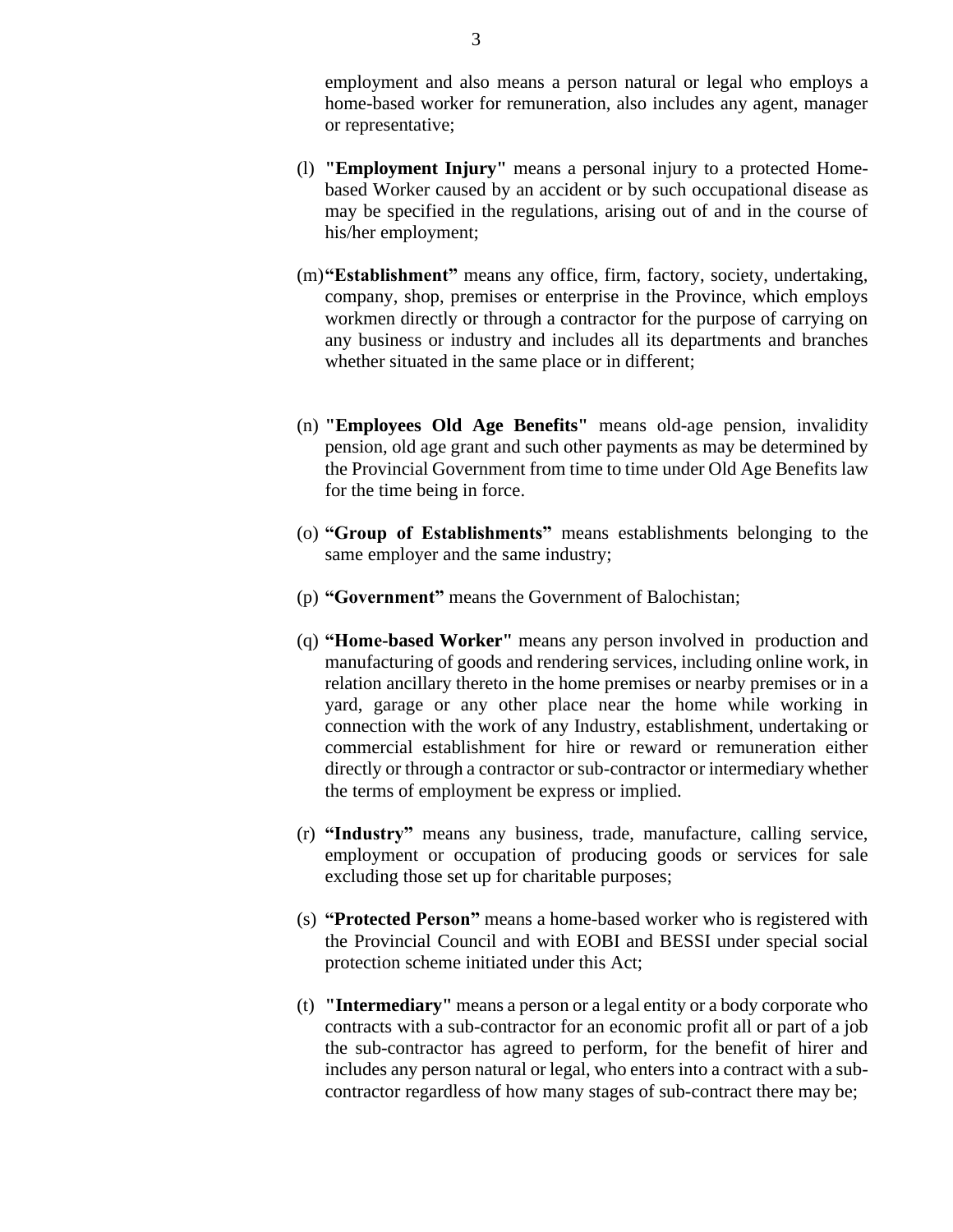- (u) **"Labour Court"** means a court established under Balochistan Industrial Relations Act for the time being in force;
- (v) **"Prescribed"** means prescribed by rules.
- (w)**"Remuneration"** means sum of money that an employer agrees to pay a home-based worker in return for work done;
- (x) **"Provincial Council"** means agency constituted under section 3 of this Act.
- (y) **"Sub-Contractor"** means a person who contracts with a primary contractor to perform, for an economic profit all or part of a job the primary contractor has agreed to perform, for the benefit of hirer. The sub-contractor includes any person natural or legal, who enters into a contract with a sub-contractor regardless of how many stages of subcontract there may be;
- (z) **"Shop"** means any premises used wholly or in part for the whole-sale or retail sale of commodities or articles, either for cash or on credit, or where services are rendered to customers, and includes an office, a store room, godown, warehouse or place of work, whether in the same premises or otherwise, mainly used in connection with such trade or business;
- (aa) **"Wages"** means remuneration for service or payable in cash or in kind to a protected person, not being less than remuneration based on minimum rates of wages declared under the Minimum Wages law in force in Balochistan (as amended till to date), without taking account of deductions for any purposes, under a contract of service or apprenticeship, expressed or implied, and shall be deemed to include any dearness allowance or other addition in respect of the costs of living and any payment by the employer to a protected person in respect of any period of authorized leave, illegal lock out or illegal strike;
- (bb) **"Workplace"** means any premises where home based workers perform any work.

**Establishment of Provincial Council. 3.** The Labour & Manpower Department shall notify a Provincial Council for the home-based workers in the Province under the administrative control of Labour & Manpower Department.

**Functions of Provincial Council for the 4.** (1) The Council shall monitor and oversee the;

(a) Registration of home-based workers, as prescribed;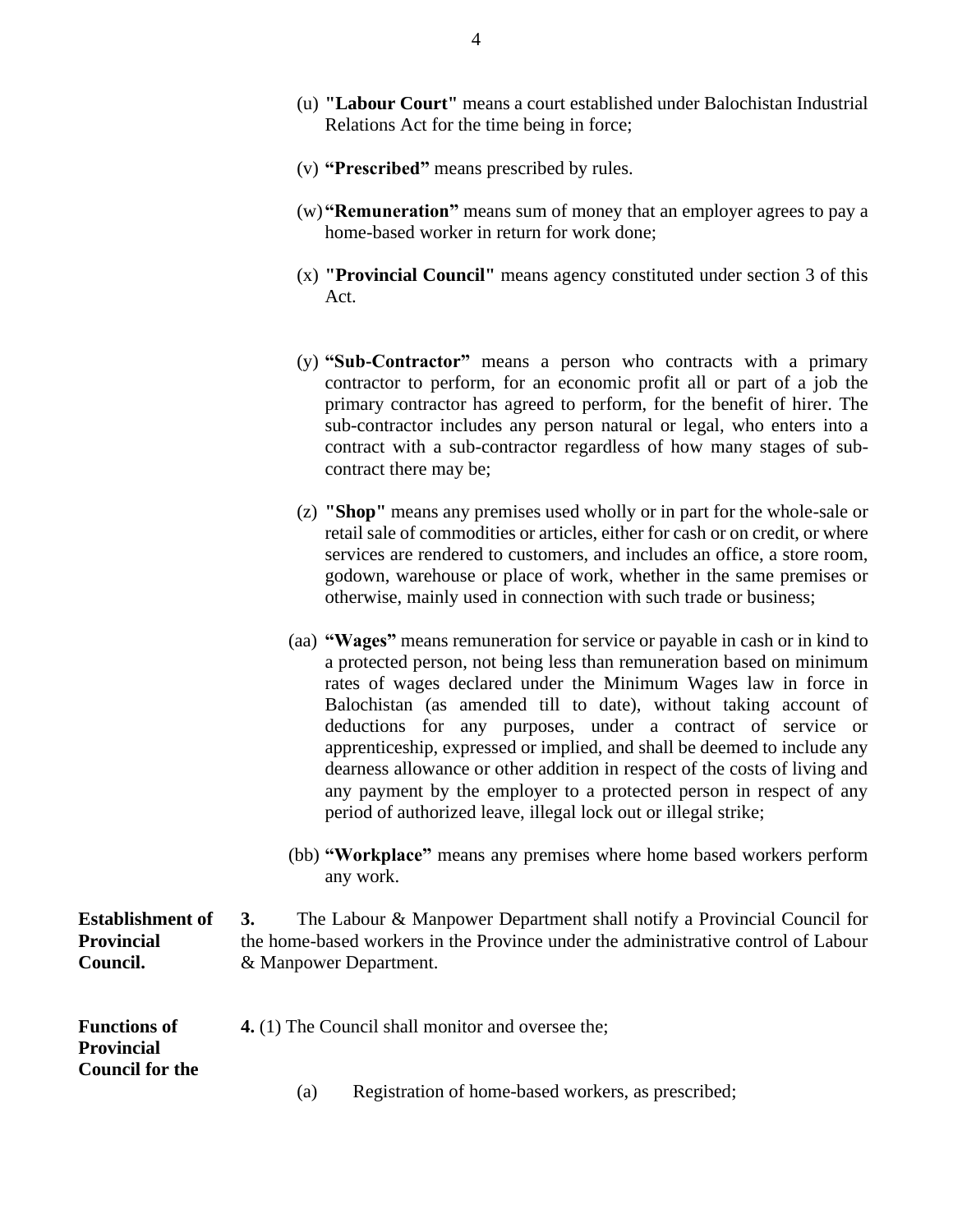| <b>Home-based</b>                                     |                                                                                                                                                                                                                                                                                                                                                                                                                                                                                                                                                                                                                                                                                                                                                                                                                                                                                                   |                                                                                                                                                                                                                                    |  |  |  |  |  |
|-------------------------------------------------------|---------------------------------------------------------------------------------------------------------------------------------------------------------------------------------------------------------------------------------------------------------------------------------------------------------------------------------------------------------------------------------------------------------------------------------------------------------------------------------------------------------------------------------------------------------------------------------------------------------------------------------------------------------------------------------------------------------------------------------------------------------------------------------------------------------------------------------------------------------------------------------------------------|------------------------------------------------------------------------------------------------------------------------------------------------------------------------------------------------------------------------------------|--|--|--|--|--|
| Workers.                                              | (b)                                                                                                                                                                                                                                                                                                                                                                                                                                                                                                                                                                                                                                                                                                                                                                                                                                                                                               | Registration of employers engaging home-based workers on<br>remuneration, contract, hire or reward, as prescribed;                                                                                                                 |  |  |  |  |  |
|                                                       | (c)                                                                                                                                                                                                                                                                                                                                                                                                                                                                                                                                                                                                                                                                                                                                                                                                                                                                                               | Maintenance of record of registration of home-based, as prescribed;<br>and                                                                                                                                                         |  |  |  |  |  |
|                                                       | (d)<br>Establishment of Regional, District and Sub-District Arbitration<br>Committees with assigned functions through notification in the<br>official gazette, as prescribed.                                                                                                                                                                                                                                                                                                                                                                                                                                                                                                                                                                                                                                                                                                                     |                                                                                                                                                                                                                                    |  |  |  |  |  |
|                                                       | (2) The Council shall coordinate with concerned institutions and authorities to<br>facilitate: -                                                                                                                                                                                                                                                                                                                                                                                                                                                                                                                                                                                                                                                                                                                                                                                                  |                                                                                                                                                                                                                                    |  |  |  |  |  |
|                                                       | (a) in initiation of special social protection schemes by BESSI and EOBI;                                                                                                                                                                                                                                                                                                                                                                                                                                                                                                                                                                                                                                                                                                                                                                                                                         |                                                                                                                                                                                                                                    |  |  |  |  |  |
|                                                       | (b) in fixation of minimum wage of different categories of home-based workers<br>by concerned wage board established under the Minimum Wages law in force<br>in Balochistan;                                                                                                                                                                                                                                                                                                                                                                                                                                                                                                                                                                                                                                                                                                                      |                                                                                                                                                                                                                                    |  |  |  |  |  |
|                                                       |                                                                                                                                                                                                                                                                                                                                                                                                                                                                                                                                                                                                                                                                                                                                                                                                                                                                                                   | (c) for extension of the benefits of Workers' Welfare Board to the home-based<br>workers and their legal heirs.                                                                                                                    |  |  |  |  |  |
| <b>Social Benefits</b><br>and Grants.                 | The benefits for a protected person shall include old age benefits, survivors'<br>5.<br>benefits, invalidity benefits as are provided under the Employees Old Age Benefits<br>Act, 1976 or the law in force in Balochistan and sickness benefits and medical care,<br>injury benefits, disablement pension and survivor's pension as are provided under<br>the Provincial Employees Social Security Ordinance, 1965 or the law in force in<br>Balochistan. The benefits for the protected persons shall be provided through the<br>special rules for provision of social protection to home-based workers made under<br>the above referred laws, leading to the launch of separate social security schemes for<br>home-based workers. The level of benefits, contribution rates and qualifying<br>conditions shall be determined under special EOBI and BESSI schemes for home-<br>based workers. |                                                                                                                                                                                                                                    |  |  |  |  |  |
| <b>Protection of</b><br><b>Home-based</b><br>Workers. | 6.                                                                                                                                                                                                                                                                                                                                                                                                                                                                                                                                                                                                                                                                                                                                                                                                                                                                                                | The Directorate General, Labour Welfare Balochistan shall survey the<br>workplace of home-based workers periodically with the purpose: -                                                                                           |  |  |  |  |  |
|                                                       |                                                                                                                                                                                                                                                                                                                                                                                                                                                                                                                                                                                                                                                                                                                                                                                                                                                                                                   | (a) to identify decent work deficits including remuneration, working<br>conditions, child labour, forced labour, freedom of association, social<br>dialogue, discrimination, health and safety, violence and sexual<br>harassment; |  |  |  |  |  |
|                                                       |                                                                                                                                                                                                                                                                                                                                                                                                                                                                                                                                                                                                                                                                                                                                                                                                                                                                                                   | (b) to suggest measures for correction /improvement of the situation<br>identified under sub-section (1) above;                                                                                                                    |  |  |  |  |  |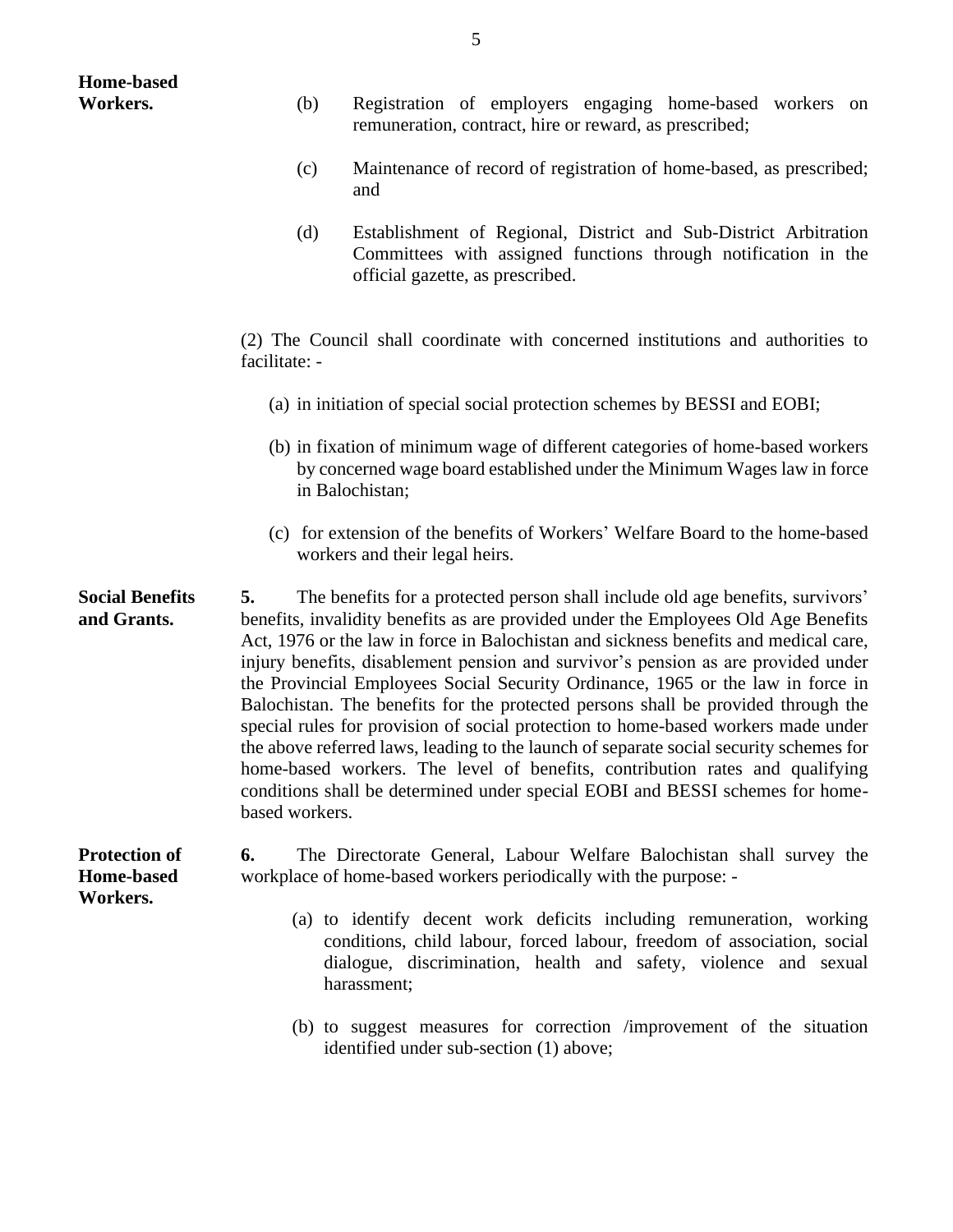- (c) to report to the Labour & Manpower Department, Government of Balochistan on the implementations of the provisions of this Act and results of the survey.
- (d) to register the home based workers and employers and to maintain record of such registration, as prescribed.

#### **Establishment of Fund. 7.** (1) After the commencement of this Act, the Labour & Manpower Department with approval of the Government shall establish by notification in the official gazette, a Fund for the home-based workers.

- (2) The Fund shall consist of. \_
	- (a) an initial contribution to be made by the Government;
	- (b) such moneys as may, from time to time be paid by the employers at the rate and manner as prescribed by the Labour and Manpower Department;
	- (c) voluntary contributions in the shape of money or building, land or other property made to it from time to time by the Government or by any person or by any organization;
	- (d) grants, donations and gifts from any Government, donor or a multilateral organization, a local authority or any other person and general public; and
	- (e) proceeds of loan raised by the Governing body of the Fund.

**Note:** Notwithstanding anything to the contrary contained in the Stamp Act, 1899 (Act II of 1899), stamp duty shall not be chargeable upon any draft or order or receipt in respect of any benefit payable under this Act.

| <b>Purposes to</b>                             | 8. | Moneys in the Fund shall be applied to. $\qquad$ |                                                                                         |  |  |
|------------------------------------------------|----|--------------------------------------------------|-----------------------------------------------------------------------------------------|--|--|
| which moneys<br>in the Fund<br>may be applied. |    |                                                  | (a) the financing of projects connected with the welfare of the<br>home-based workers;  |  |  |
|                                                |    |                                                  | (b) the financing of measures for the welfare and benefits of the<br>home-based workers |  |  |

- (c) the meeting of expenditure in respect of the cost of management and administration of the Fund;
- (d) the repayment of loans raised by the Governing body; and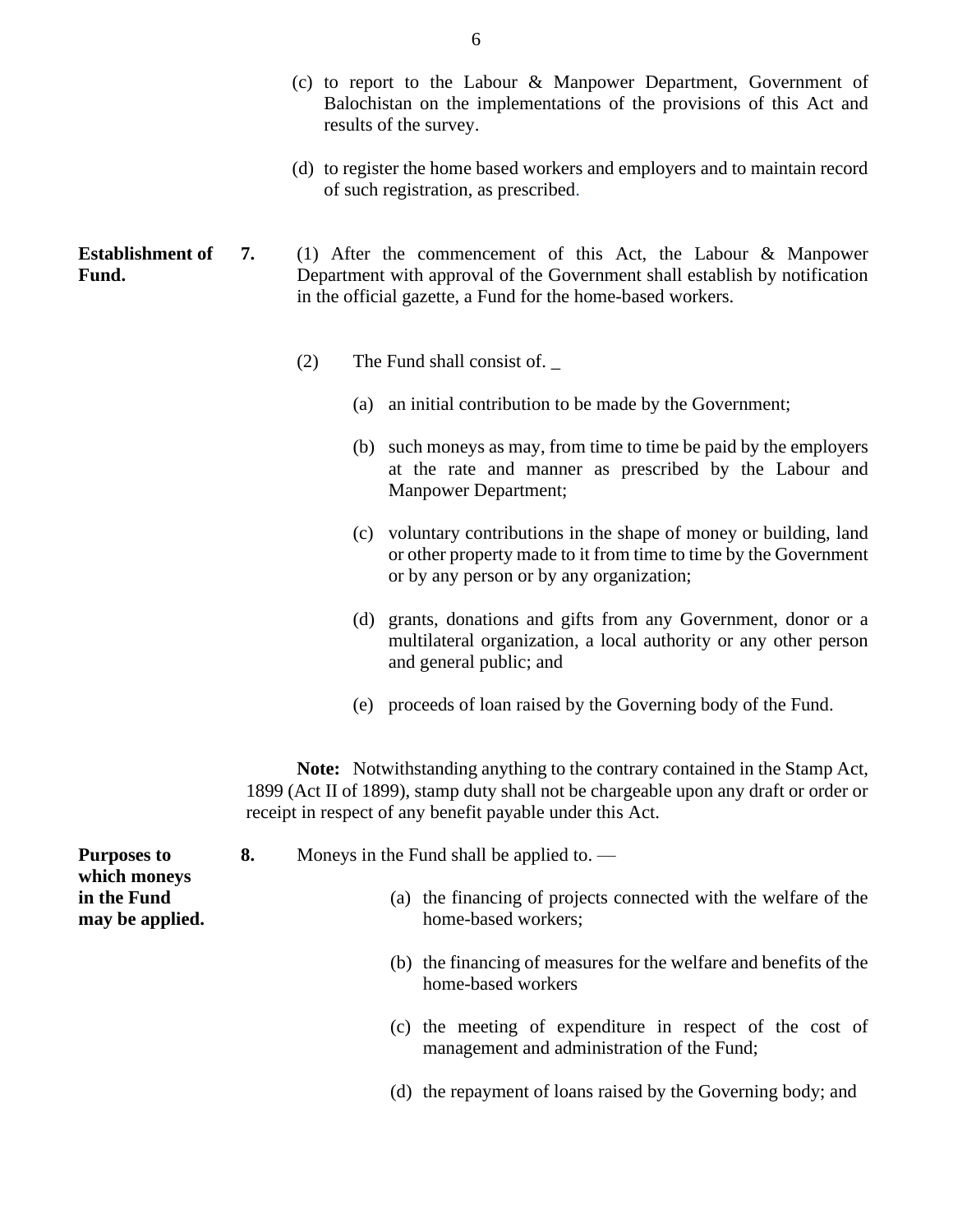(e) investment in securities approved for the purpose by the Government.

**Constitution of Governing Body. 9.** (1) As soon as may be after the commencement of this Act, the Labour & Manpower Department shall, by notification in the official gazette, constitute a Governing Body of the Fund to whom shall be entrusted the management and administration of the Fund.

> (2) The Governing Body shall consist of the Secretary to the Government, Labour & Manpower Department, who shall be its Chairperson and not more than eight other members to be appointed by the Government, of whom from-

- (a) Additional Secretary, Finance Department, Balochistan Member;
- (b) Additional Secretary, Industries Department, Balochistan Member;
- (c) Director General Labour Welfare, Balochistan Member;
- (d) At least two Members shall be appointed from amongst the home-based workers;
- (e) At least two Members shall be appointed from amongst the employers' organizations;
- (f) At least one shall be appointed amongst the home-based workers' organizations.

(3) The Member of the Governing Body other than the Chairman and official member shall hold office for such period and on such terms and conditions as may be prescribed.

(4) No act or proceeding of the Governing Body shall be invalid by reason only of the existence of a vacancy, or defect in the constitution of the Governing Body.

**Governing Body to lay down procedure, etc. 10.** As soon as constituted, the Governing Body shall, with the previous approval of the Government, lay down the procedure for making applications of the Fund, prioritization between respective applications and allocations from the Fund accordingly.

**Arbitration Committee. 11.** (1) The Labour and Manpower Department may by notification in the official Gazette, establish the Arbitration Committee as it considers necessary and, where it establishes more than one Committees, shall specify in the notification the territorial limits within which the Committee shall exercise jurisdiction under this Act.

(2) The Arbitration Committee shall consist of two members.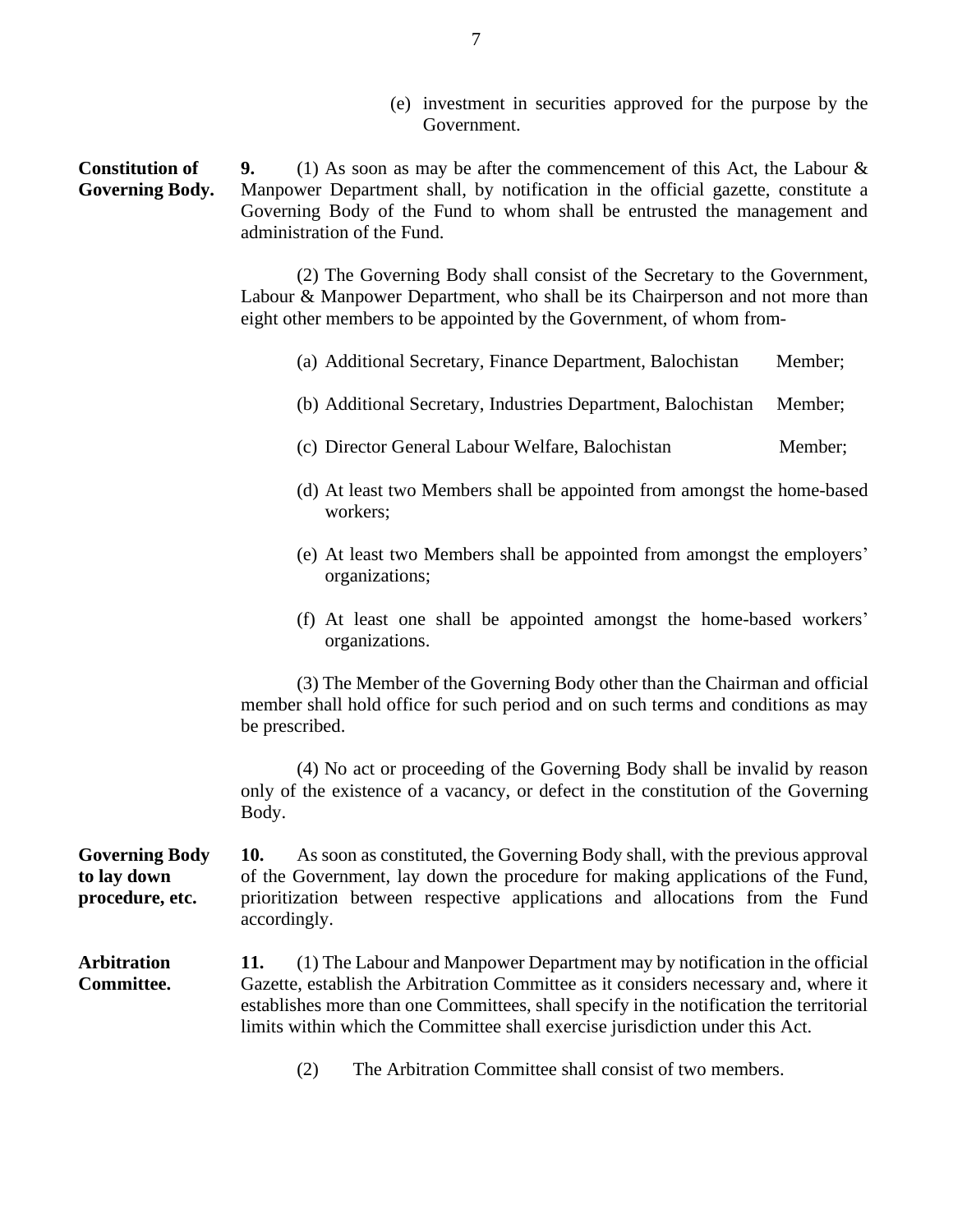| <b>Powers and</b><br><b>Procedure of</b>             | 12.                                                                                                                                                                                                                                                                                                                                                                             | Subject to the provisions of this Act, the Arbitration Committee shall; |                                                                                                                                                                                                             |  |  |
|------------------------------------------------------|---------------------------------------------------------------------------------------------------------------------------------------------------------------------------------------------------------------------------------------------------------------------------------------------------------------------------------------------------------------------------------|-------------------------------------------------------------------------|-------------------------------------------------------------------------------------------------------------------------------------------------------------------------------------------------------------|--|--|
| <b>Arbitration</b><br>Committee.                     |                                                                                                                                                                                                                                                                                                                                                                                 | (a)                                                                     | adjudicate and determine the dispute which has been referred to or<br>brought before it under this Act;                                                                                                     |  |  |
|                                                      |                                                                                                                                                                                                                                                                                                                                                                                 | (b)                                                                     | enquire into or adjudicate any matter relating to the implementation<br>or violation of a settlement which is referred to it;                                                                               |  |  |
|                                                      |                                                                                                                                                                                                                                                                                                                                                                                 | (c)                                                                     | exercise and perform such other powers and functions as are or may<br>be conferred upon or assigned to it by or under this Act or any other<br>law.                                                         |  |  |
| <b>Settlement of</b><br>Dispute.                     | (1) Any dispute arising between home-based worker and Employer/or<br>13.<br>Contractor or sub-contractor or intermediary contractor related to the contract of a<br>job whether implied or express or payment of delayed and deducted wages or matters<br>ancillary thereto shall be settled by the Arbitration Committee constituted by the<br>Labour and Manpower Department. |                                                                         |                                                                                                                                                                                                             |  |  |
|                                                      |                                                                                                                                                                                                                                                                                                                                                                                 |                                                                         | <b>Provided that</b> every such dispute shall be presented within three years from<br>the date on which the dispute arises or from the date on which the payment was due<br>to be made, as the case may be. |  |  |
|                                                      |                                                                                                                                                                                                                                                                                                                                                                                 | (2)                                                                     | The parties shall be given full opportunity to defend their case.                                                                                                                                           |  |  |
| Appeal.                                              | 14.<br>shall file an appeal before the Labour Court.                                                                                                                                                                                                                                                                                                                            |                                                                         | (1) Any party aggrieved of the order passed by the Arbitration Committee,                                                                                                                                   |  |  |
|                                                      | committee.                                                                                                                                                                                                                                                                                                                                                                      | (2)                                                                     | The appeal shall be filed within 30 days of the order of the arbitration                                                                                                                                    |  |  |
|                                                      |                                                                                                                                                                                                                                                                                                                                                                                 | (3)                                                                     | No appeal shall lie against the order passed by the Labour Court.                                                                                                                                           |  |  |
| <b>Application of the</b><br>Benefits.               | 15. No benefit, provided by this Act, shall be extended to an unregistered home-<br>based worker unless registered under Section 4 of this Act.                                                                                                                                                                                                                                 |                                                                         |                                                                                                                                                                                                             |  |  |
| <b>Responsibility for</b><br>payment of<br>wages.    | Every employer including a contractor, sub-contractor or intermediary shall<br><b>16.</b><br>be responsible for the payment to home-based workers engaged by him of all wages<br>required to be paid under this Act.                                                                                                                                                            |                                                                         |                                                                                                                                                                                                             |  |  |
| <b>Maintenance of</b><br>record by the<br>employers. | Every employer shall keep such records and shall submit to the Provincial<br>17.<br>Council, at such times, in such form and containing such particulars relating to<br>persons employed by him/her, as may be prescribed.                                                                                                                                                      |                                                                         |                                                                                                                                                                                                             |  |  |
| Inspector.                                           | <b>18.</b> (1) The Labour & Manpower Department may notify Inspector of Shops &<br>Establishments to act as Inspector for the purposes of ensuring compliance of the<br>provisions of this Act.                                                                                                                                                                                 |                                                                         |                                                                                                                                                                                                             |  |  |